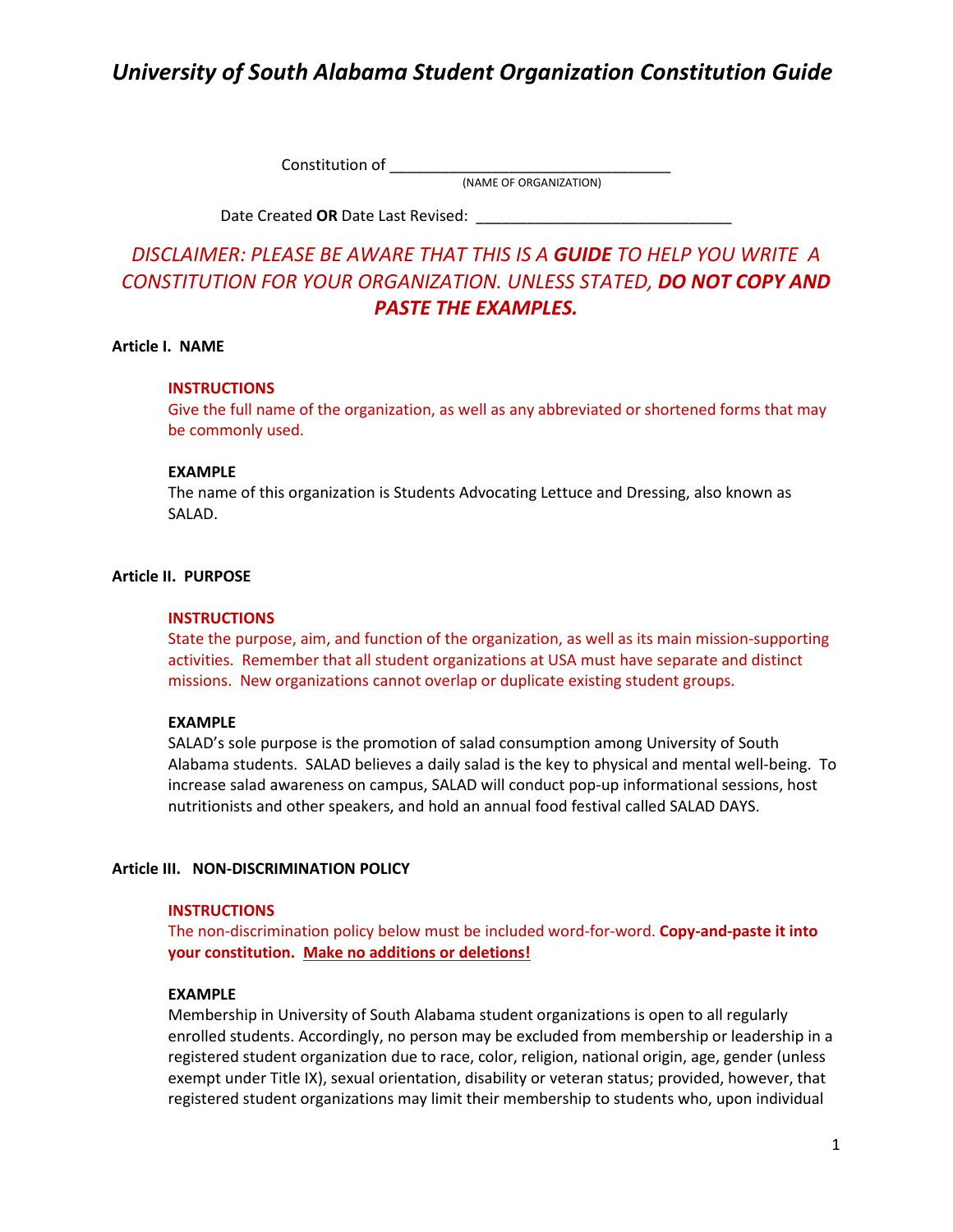inquiry, affirm that they support the organization's religious, political or other legally protected views, consistent with the First Amendment.

## **Article IV. MEMBERSHIP**

### **INSTRUCTIONS**

### **Section 1. USA Enrollment Requirement**

Only currently enrolled students at the University of South Alabama are allowed to be members of USA student organizations. This means that 100% of your membership must be currently enrolled at USA. You must state this explicitly. (See example below.)

### **Section 2. Membership Qualifications and Requirements**

This section should explain how a student can join the organization, as well as any additional qualifications or requirements.

### **Section 3. Quorum and Voting Requirements**

This section should clearly define what constitutes a quorum (that is, the minimum number of members necessary to conduct official business) and how winners will be decided when voting. Remember that a *majority* means "more than half." In some cases, you may want to institute *plurality* voting (the candidate or option that receives more votes than any other single option is declared the winner) or a *supermajority* threshold (some level of support greater than a majority, such as 60%). Feel free to **Copy-and-paste example into your constitution.** 

### **EXAMPLE**

### **Section 1. USA Enrollment Requirement**

Membership is limited to students currently enrolled at the University of South Alabama.

### **Section 2. Membership Qualifications and Requirements**

To join, a student must attend an official organizational event or meeting and ask to be placed on the roster. There are no additional qualifications or requirements for membership.

### **Section 3. Quorum and Voting Requirements**

For the purpose of official business, a quorum is defined as a majority of the total membership. On any business requiring a vote, the winner must receive a majority of the ballots cast.

## **Article V. OFFICERS**

## **INSTRUCTIONS**

### **Section 1. Positions**

This section must list the organization's officer positions and define each of their roles. Each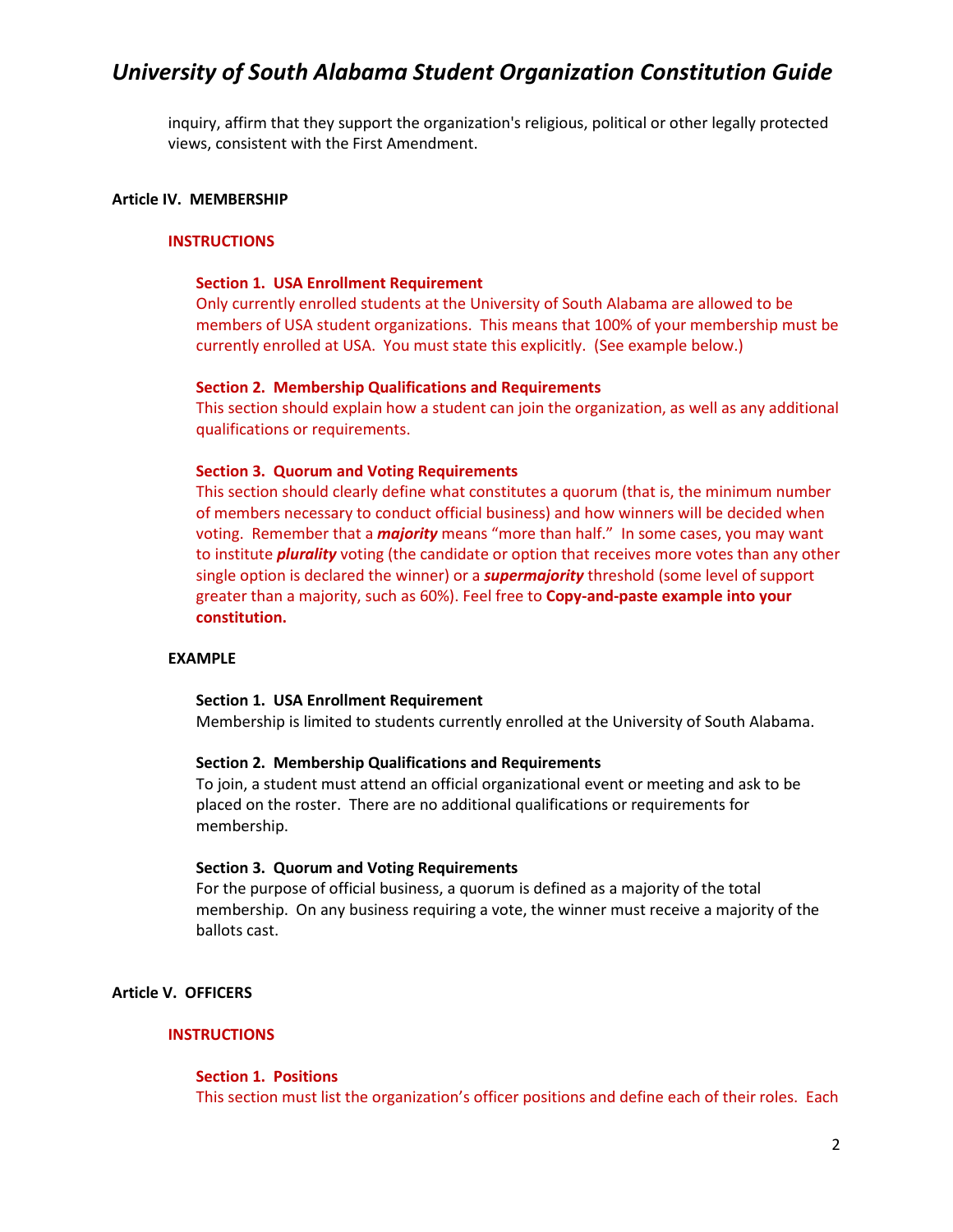organization is required to have a President, a Vice-President, a Secretary, and a Treasurer. You may add additional positions as desired.

### **Section 2. Elections**

This section must explain your organization's election process. Remember that elections must be free, open, democratic, and periodic.

### **Section 3. Vacancies and Removals**

This section should include provisions for filling interim vacancies and for removing individuals from office, should that become necessary.

### **EXAMPLE**

### **Section 1. Positions**

- **a. President.** The president is the chief executive officer, responsible for the general operations of the organization.
- **b. Vice-President.** The vice-president is second-in-command, assisting and filling in for the president as required.
- **c. Secretary.** The secretary is responsible for keeping minutes and maintaining the organization's historical record.
- **d. Treasurer.** The treasurer is the organization's chief financial officer, responsible for all financial matters within the organization.

### **Section 2. Elections**

Elections will be held at the final spring meeting. Members may nominate themselves or others. For each position, the winner must receive a majority of the ballots cast. If there are three or more candidates for the same position and none receives a majority, a run-off election between the top two candidates will be conducted.

### **Section 3. Vacancies and Removals**

If an officer resigns or a majority of members vote to replace an officer, an interim election will be held at the next regularly scheduled meeting.

## **Article VI. ADVISOR**

## **INSTRUCTIONS**

### **Section 1. Advisor Employment Requirement**

Student organization advisors at USA must either be on the faculty or a full-time staff member. You must state this explicitly. (See example below.) **Copy-and-paste example into your constitution. Make no additions or deletions!** 

### **Section 2. Qualifications and Responsibilities**

This section should explain the attributes that the organization is looking for in an advisor. Remember that it is not always possible to find the perfect advisor, so do not frame the items in this section as requirements!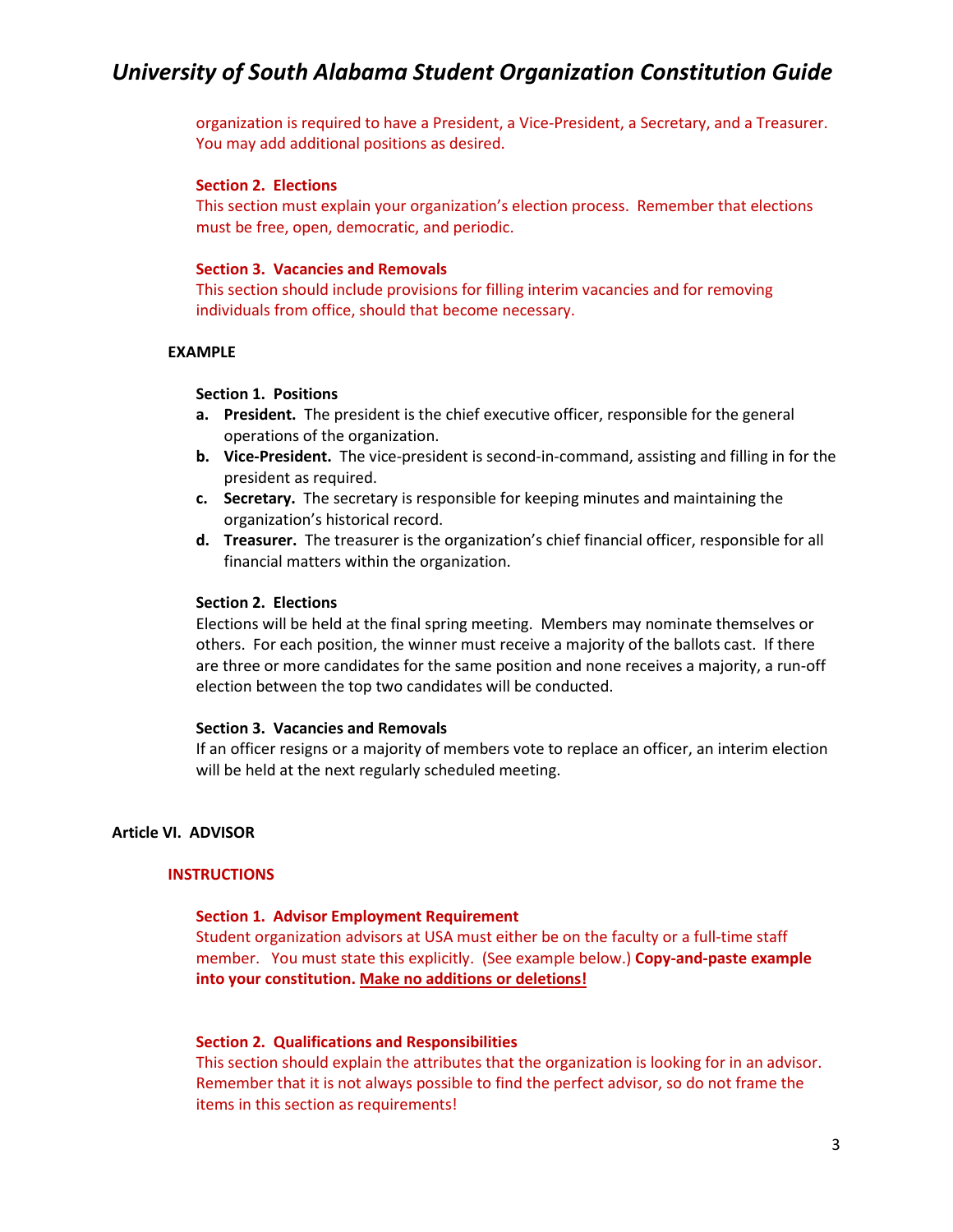### **Section 3. Selection and Replacement**

This section should explain the process by which the organization will select an advisor, as well as the length of term (if applicable) and the replacement process.

### **EXAMPLE**

### **Section 1. Advisor Employment Requirement**

The official advisor to the organization must either be a faculty member or a full-time staff member at the University of South Alabama.

#### **Section 2. Qualifications and Responsibilities**

Ideally, SALAD's advisor will enjoy eating salads and have an interest in promoting healthy lifestyles. The advisor will serve as a resource to the organization and, when available, attend official events and meeting.

### **Section 3. Selection and Replacement**

The organization's officers are responsible for finding a faculty member or full-time staff member who is willing to serve as advisor. Once a potential advisor has been identified, the organization will vote on the nominee. The nominee must receive a majority of the ballots cast to be confirmed as advisor. With the support of the membership, an advisor may serve indefinitely. If an advisor resigns or a majority of members vote to replace the current advisor, the selection process will begin anew.

### **Article VII. MEETINGS**

#### **INSTRUCTIONS**

#### **Section 1. General Meetings and Notification**

This section must set a minimum number of annual meetings for organization membership. Also, this section must provide suitable guarantees that the members will be given advance notice as to the time and place for conducting general meetings.

### **Section 2. Special Meetings**

This section should explain how (and by whom) special meetings can be called, should the situation arise.

### **EXAMPLE**

## **Section 1. General Meetings and Notification**

The organization will have monthly general body meetings during the academic year. All meetings will be announced seven days in advance.

#### **Section 2. Special Meetings**

Any officer can call a special meeting.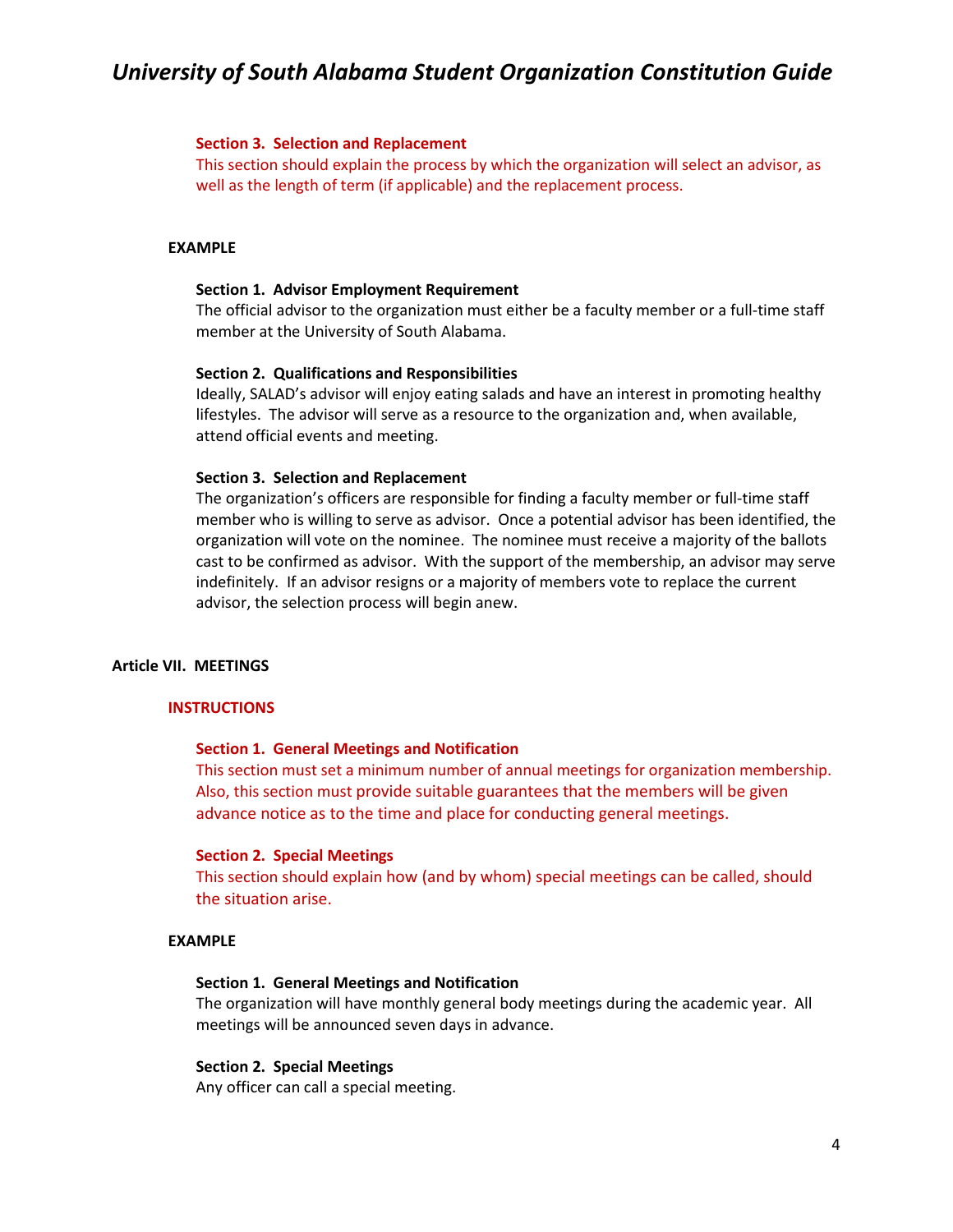## **Article VIII. FINANCES**

### **INSTRUCTIONS**

## **Section 1. Financial Transparency Statement**

The financial transparency statement in the example below must be included word-forword. **Copy-and-paste it into your constitution. Make no additions or deletions!** 

## **Section 2. Bank Account**

This section should provide general information regarding the organization's bank account. Will it be an on-campus or off-campus account? Refer to student organization handbook for more information.

## **Section 3: Dues**

If the organization has dues, this section explains how they are assessed and collected.

## **Section 4: Dissolution**

This section explains what happens to the organization's funds should the organization become inactive. Feel free to **Copy-and-paste example into your constitution inserting your non-profit.**

## **EXAMPLE**

### **Section 1. Financial Transparency Statement**

All accounts, financial records, and transactions of the organization are subject to audit or review at the University's discretion.

### **Section 2. Bank Account**

The organization will maintain an off-campus bank account at USA Federal Credit Union.

or

This organization will maintain an on-campus bank account.

## **Section 3. Dues**

This organization has no dues.

### or

This organization has dues of \$10 that will be collected in the Fall semester by the treasurer.

## **Section 3. Dissolution**

Should the organization be dissolved, all remaining funds will be donated to the non-profit **[INSERT NAME OF RECEIVING ORGANIZATION i.e Campus Recreation Department, Ronald McDonald House, etc].**